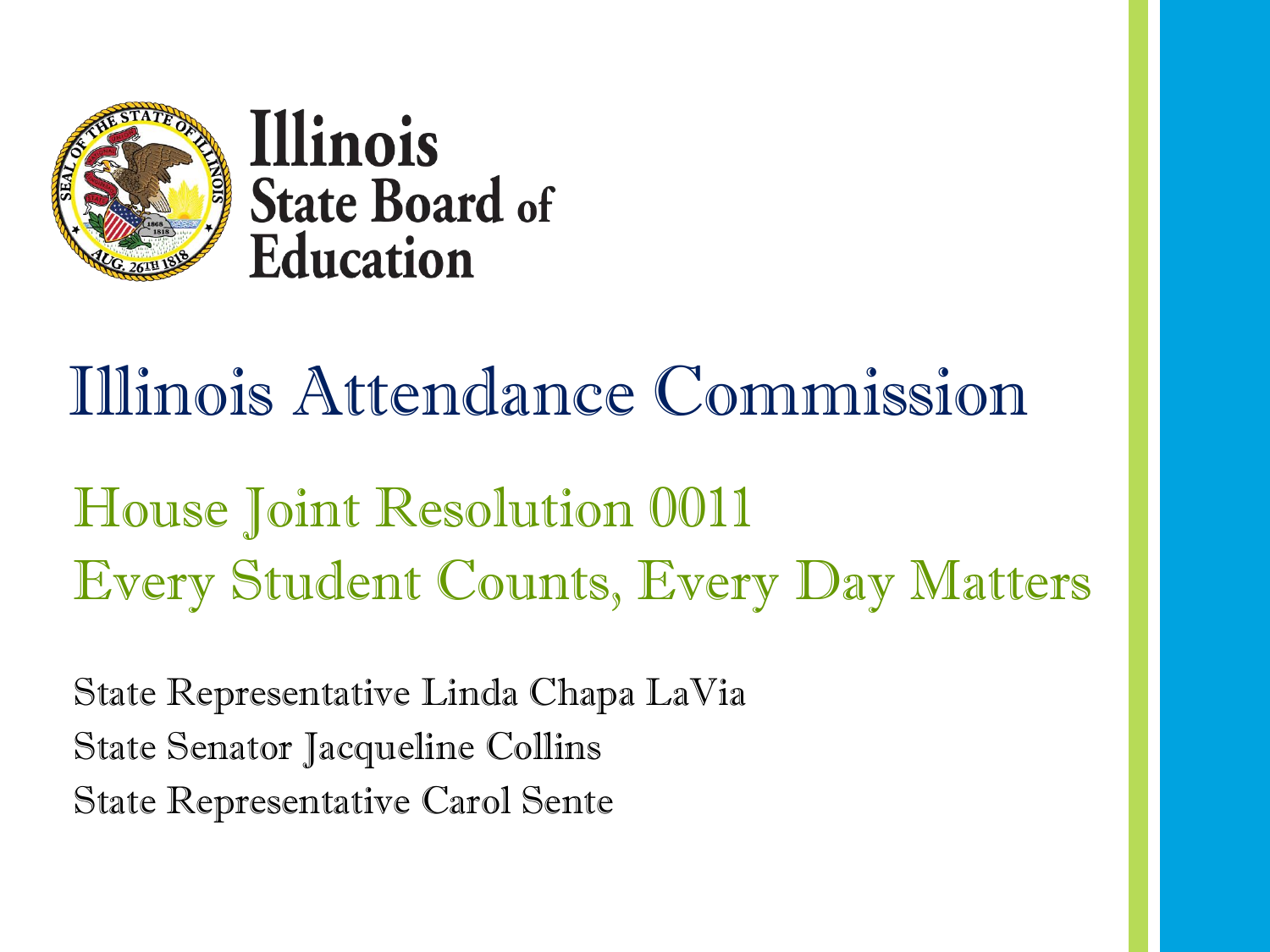- WHEREAS, The early years are a critical period in a child's learning and development, and set the foundation for higher-level thinking skills later in life; and
- WHEREAS, Missing too many days of school can make it difficult for youth to stay on track in classes and maintain momentum for graduation from high school; and

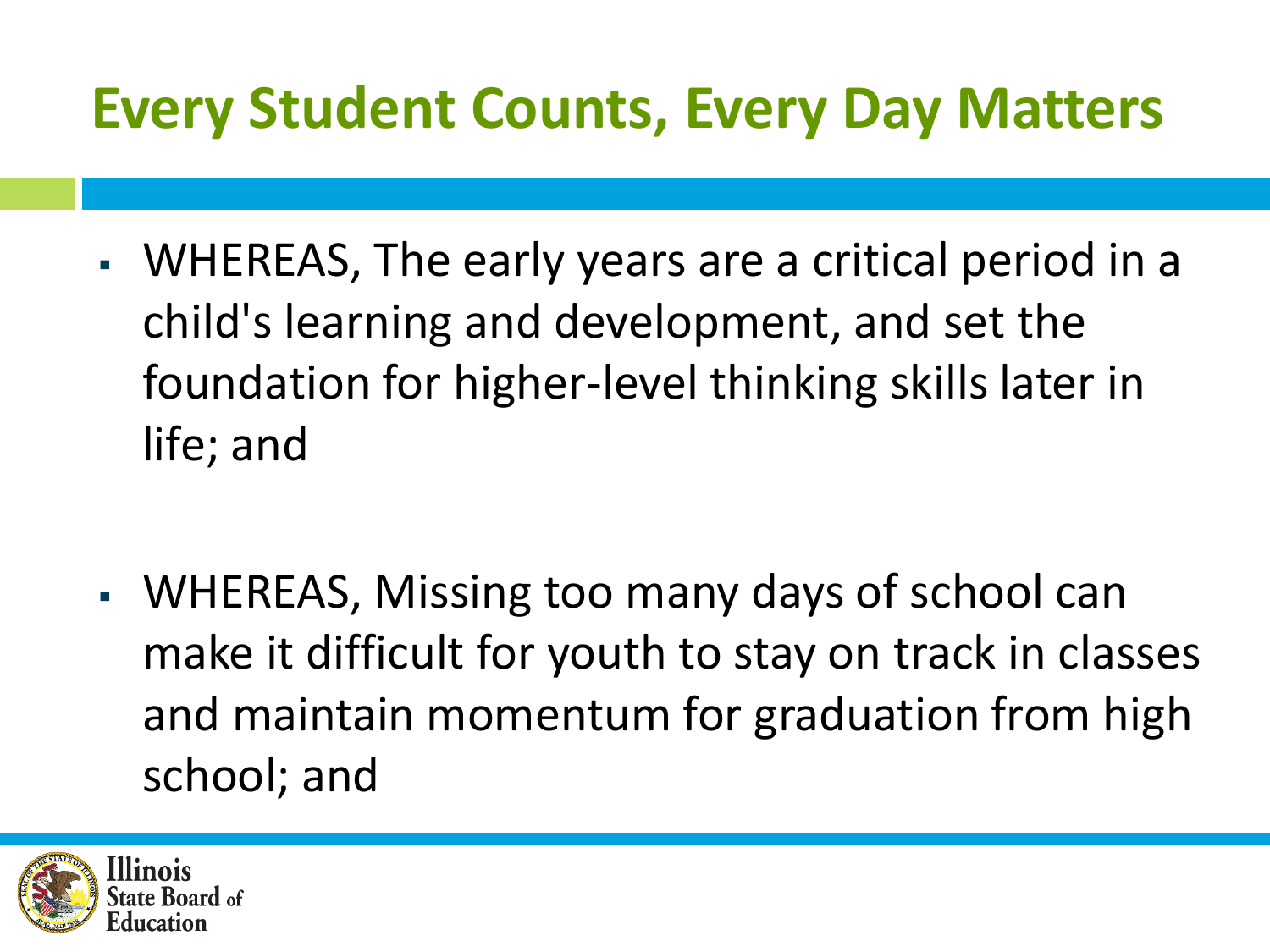- WHEREAS, Chronic absenteeism is a powerful predictor of the students who may eventually drop out of school; and
- WHEREAS, Chronic absenteeism can lead to poor educational and life outcomes for children; and

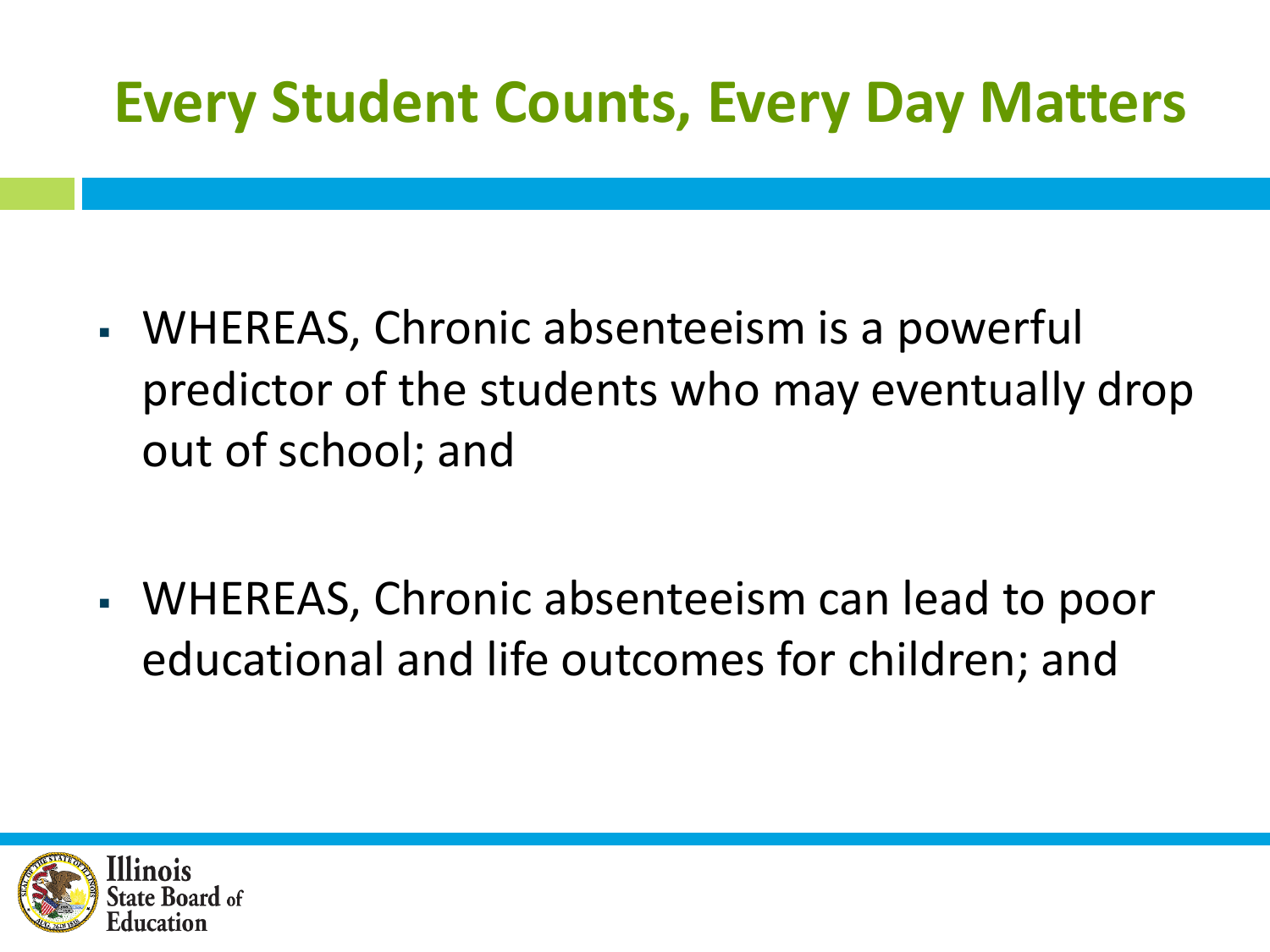- WHEREAS, Students with documented disabilities are more likely to be absent from school than their same-aged peers; and
- WHEREAS, Children and youth who are homeless benefit from being in school and yet are more likely to be chronically absent; and

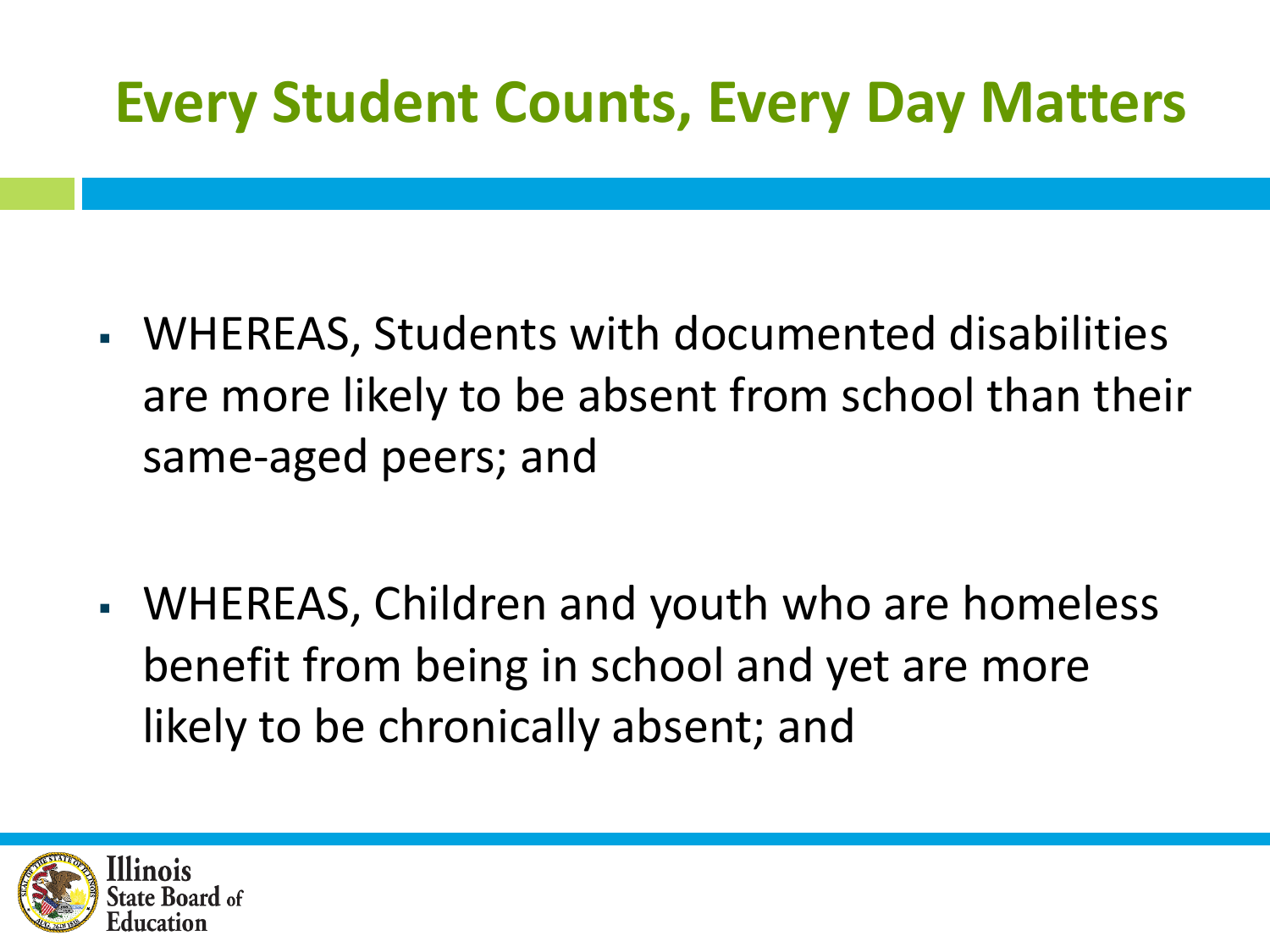- WHEREAS, The hard work of educators is undermined by chronic absenteeism among students; and
- **WHEREAS, Positive re-engagement strategies can** decrease chronic absenteeism and youth involvement in the juvenile justice system; and

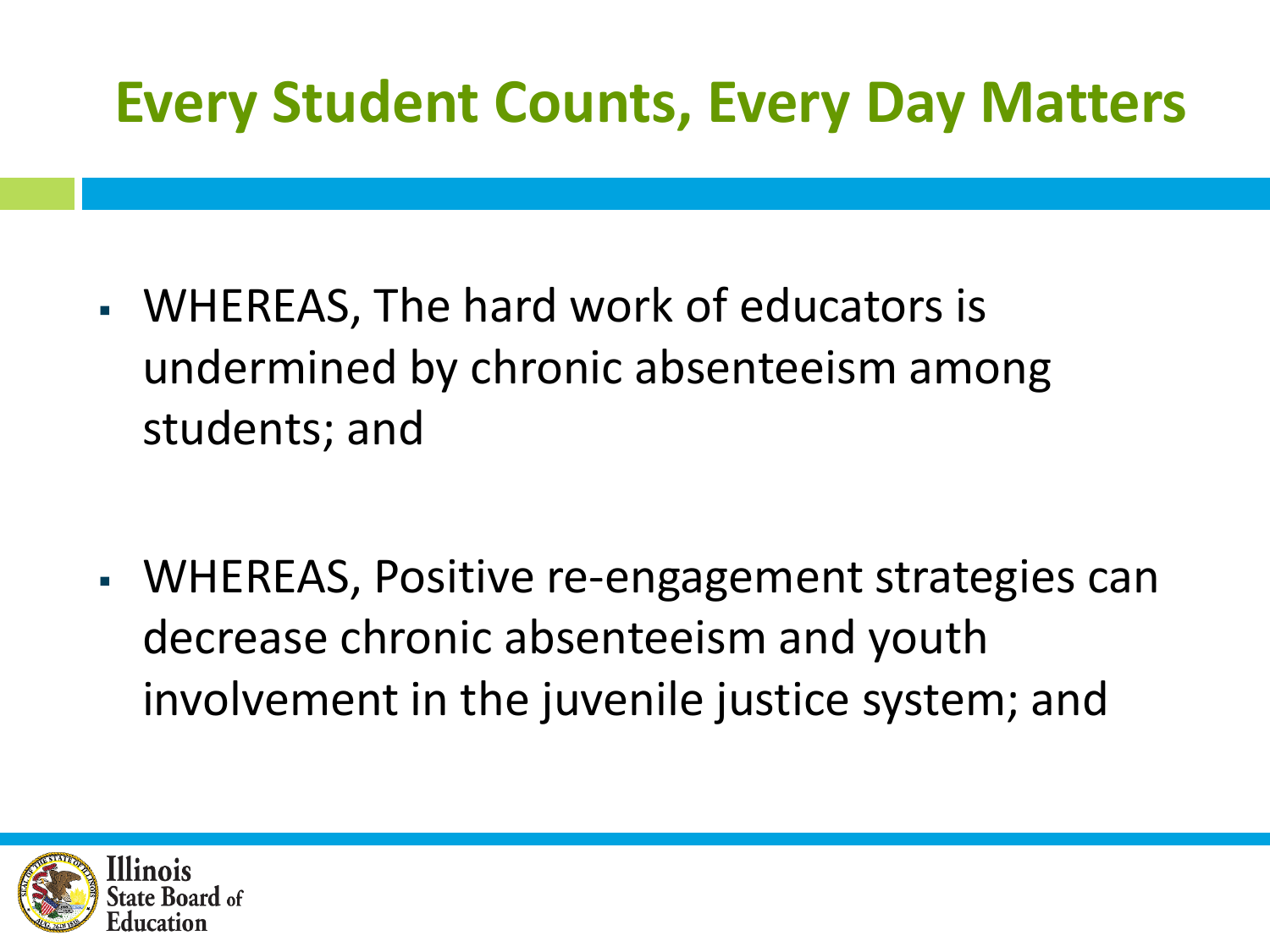- WHEREAS, Children with involved families have better school attendance, lower suspension rates, and overall higher graduation rates; and
- WHEREAS, Students who are in school every day are much more likely to engage in positive behaviors; and

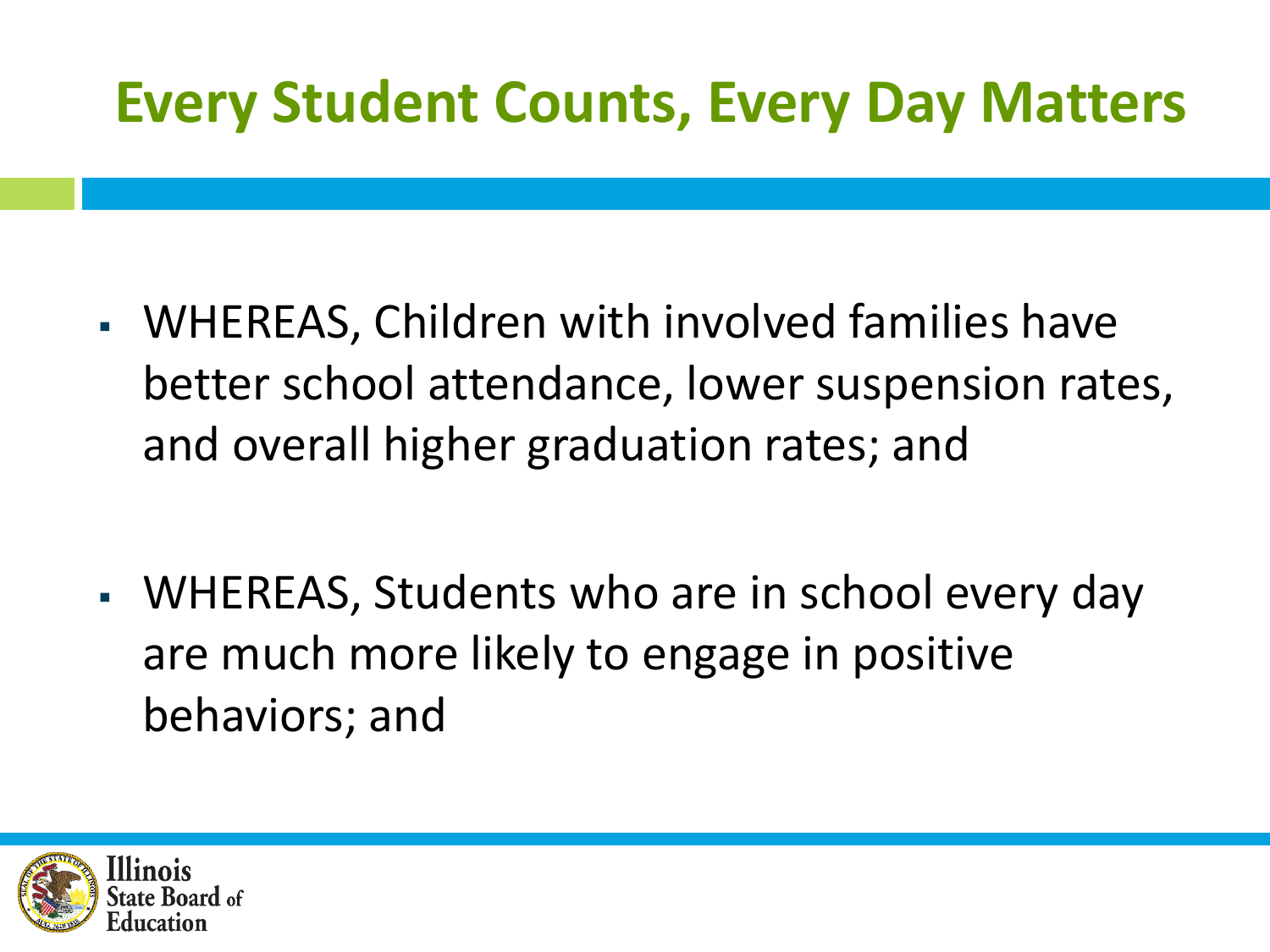- WHEREAS, Community involvement decreases chronic absenteeism and potentially increases the local quality of life; and
- WHEREAS, School attendance promotes college and career readiness, thereby increasing the number of students in Illinois with high quality degrees and credentials; therefore, be it

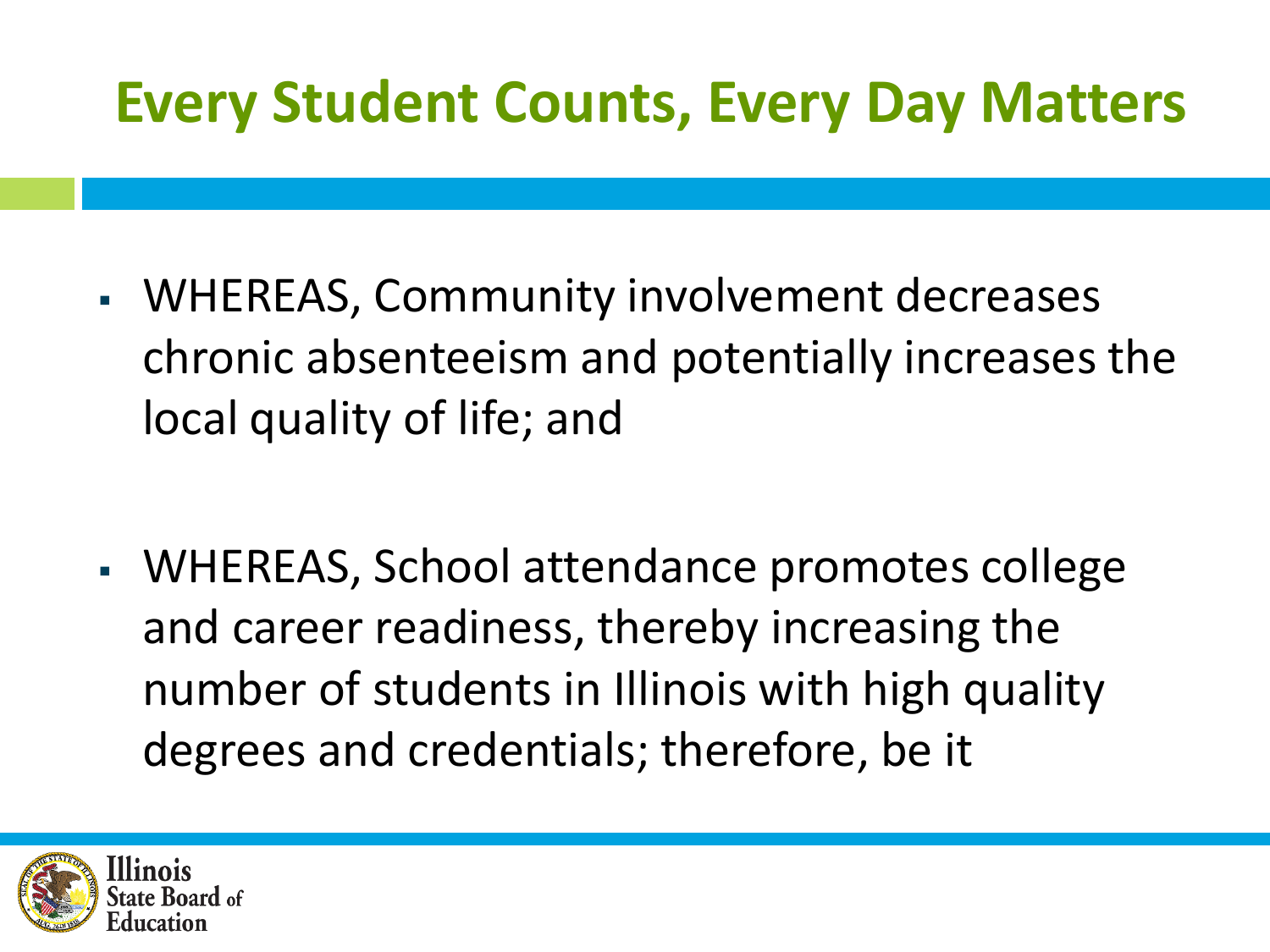▪ RESOLVED, BY THE HOUSE OF REPRESENTATIVES OF THE ONE HUNDREDTH GENERAL ASSEMBLY OF THE STATE OF ILLINOIS, THE SENATE CONCURRING HEREIN, that we encourage the Illinois State Board of Education and each school district in this State to consider the benefits of the attendance

awareness campaign -

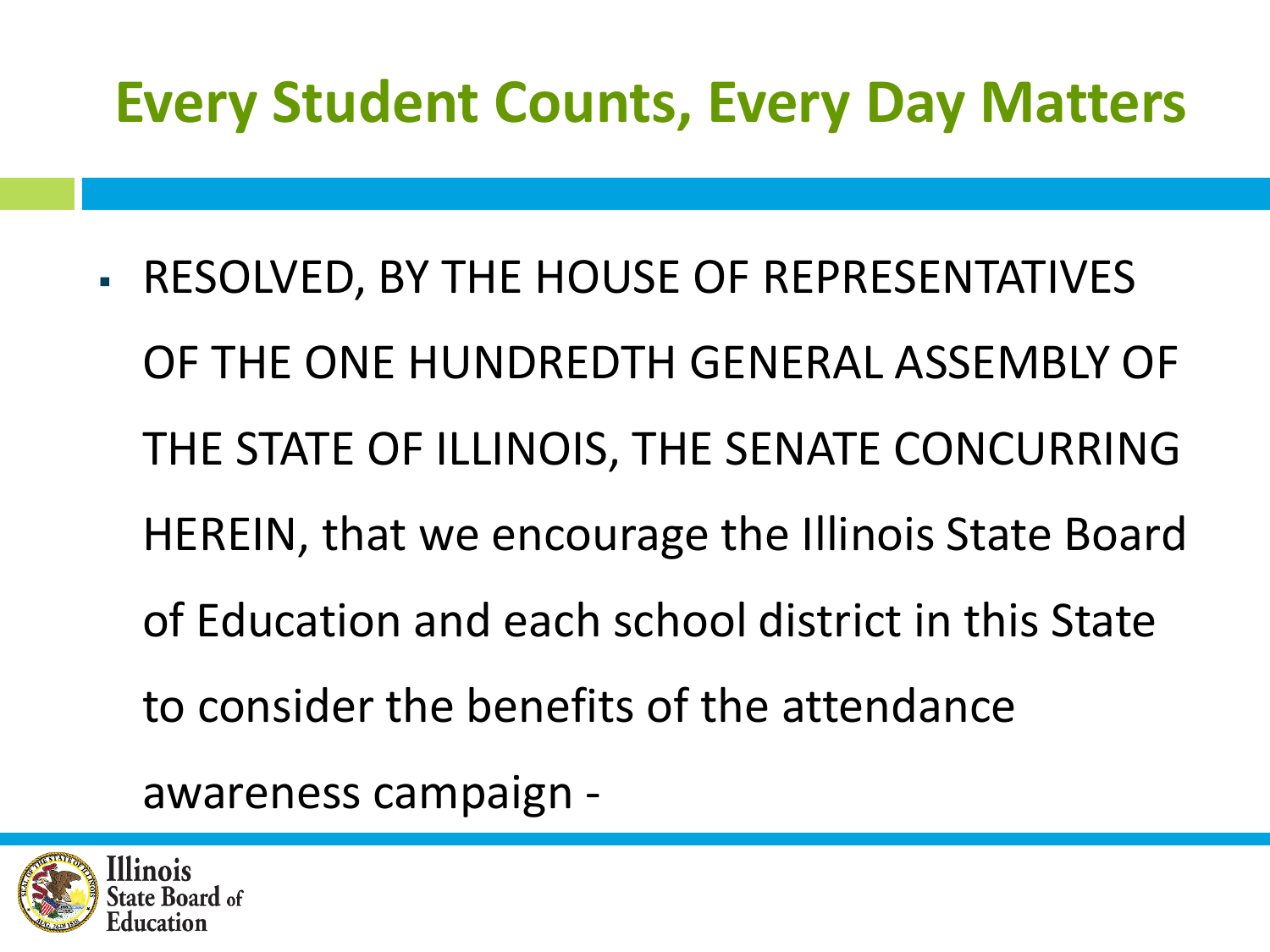#### **"Every Student Counts, Every Day Matters**"

encouraged by the Illinois Attendance Commission; and be it further RESOLVED, That suitable copies of this resolution be delivered to the Illinois State Board of Education and the Regional Offices of Education.

May 31, 2017